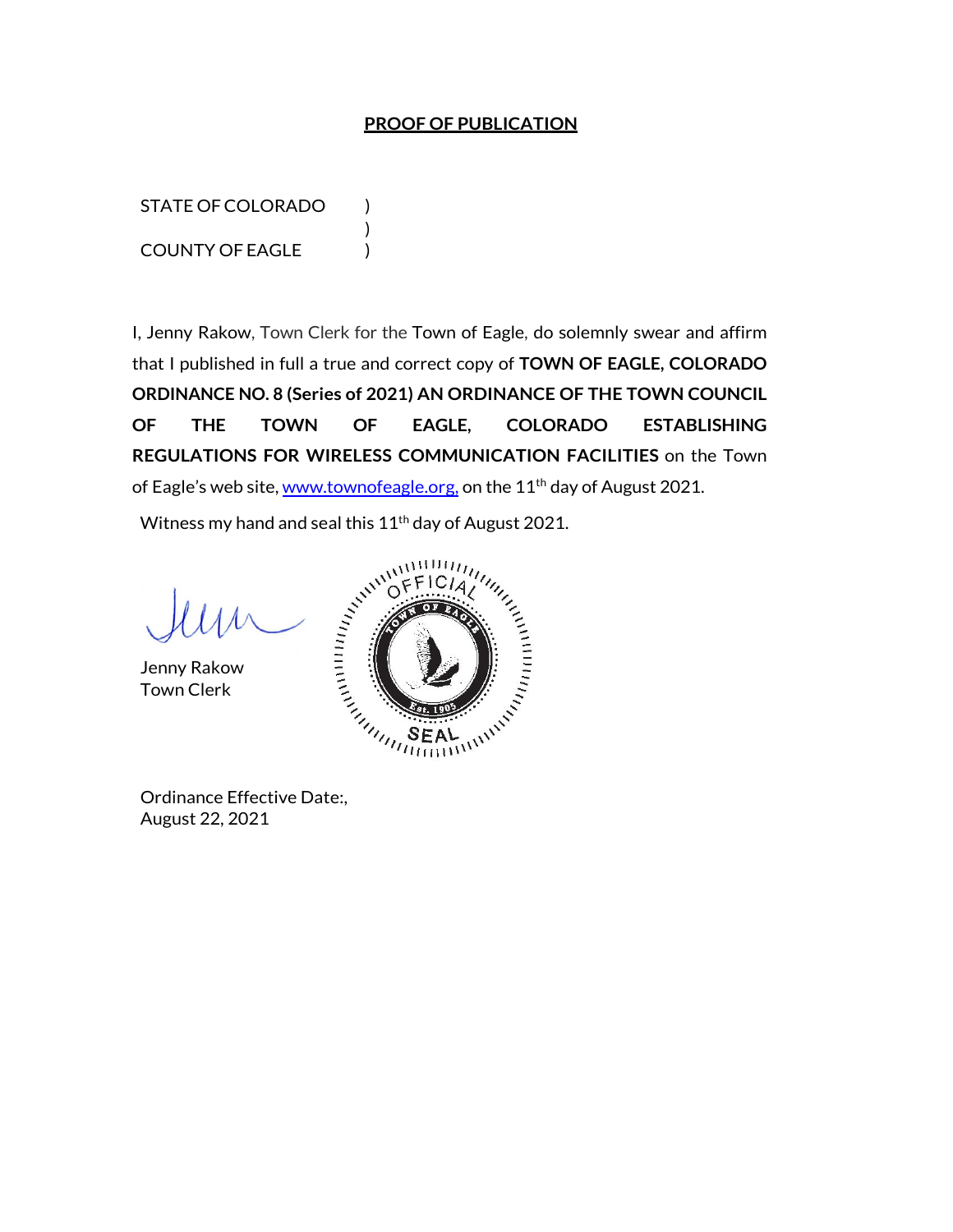# **TOWN OF EAGLE, COLORADO ORDINANCE NO. 8 (Series of 2021)**

## AN ORDINANCE OF THE TOWN COUNCIL OF THE TOWN OF EAGLE, COLORADO ESTABLISHING REGULATIONS FOR WIRELESS COMMUNICATION FACILITIES

WHEREAS, the Town of Eagle (the "Town") is a home-rule municipality incorporated and organized pursuant to the provisions of Section 31-2-101, *et seq*., C.R.S.; and

WHEREAS, Section 29-20-104, C.R.S., grants municipalities the authority to plan for and regulate the planned and orderly use of land on the basis of the impact thereof on the community; and

WHEREAS, the Town is authorized pursuant to Section 31-15-401, C.R.S., to exercise its police powers to promote and protect the health, safety, and welfare of the community and its inhabitants; and

WHEREAS, the Town has no existing regulations concerning Wireless Communications Facilities that are consistent with Federal Law; and

WHEREAS, in furtherance of the best interests of the Town and the preservation and protection of the health, safety, prosperity, security, and general welfare of residents and landowners, the Town Council desires to amend the Town Code as described herein.

### **Chapter 4.19**

### **Wireless Communications Facilities**

### **Section 4.19.010 Definitions**

The following words, terms and phrases, when used in this chapter, shall have the meanings ascribed to them in this Section, except where the context clearly indicates a different meaning:

*Alternative Tower Structure* means any man-made trees, clock towers, bell steeples, light poles, water towers, farm silos, or similar alternative design mounting structures that conceal where technically feasible the presence of WCFs to make them architecturally compatible with the surrounding area pursuant to this Chapter. A stand-alone pole in the Rightof-Way that accommodates Small Cell Facilities is considered an Alternative Tower Structure provided it meets the concealment standards of this Chapter. Alternative Tower Structures are not considered Towers, for the purposes of this Chapter.

*Antenna* means any device used to transmit and/or receive radio or electromagnetic waves such as, but not limited to panel antennas, reflecting discs, microwave dishes, whip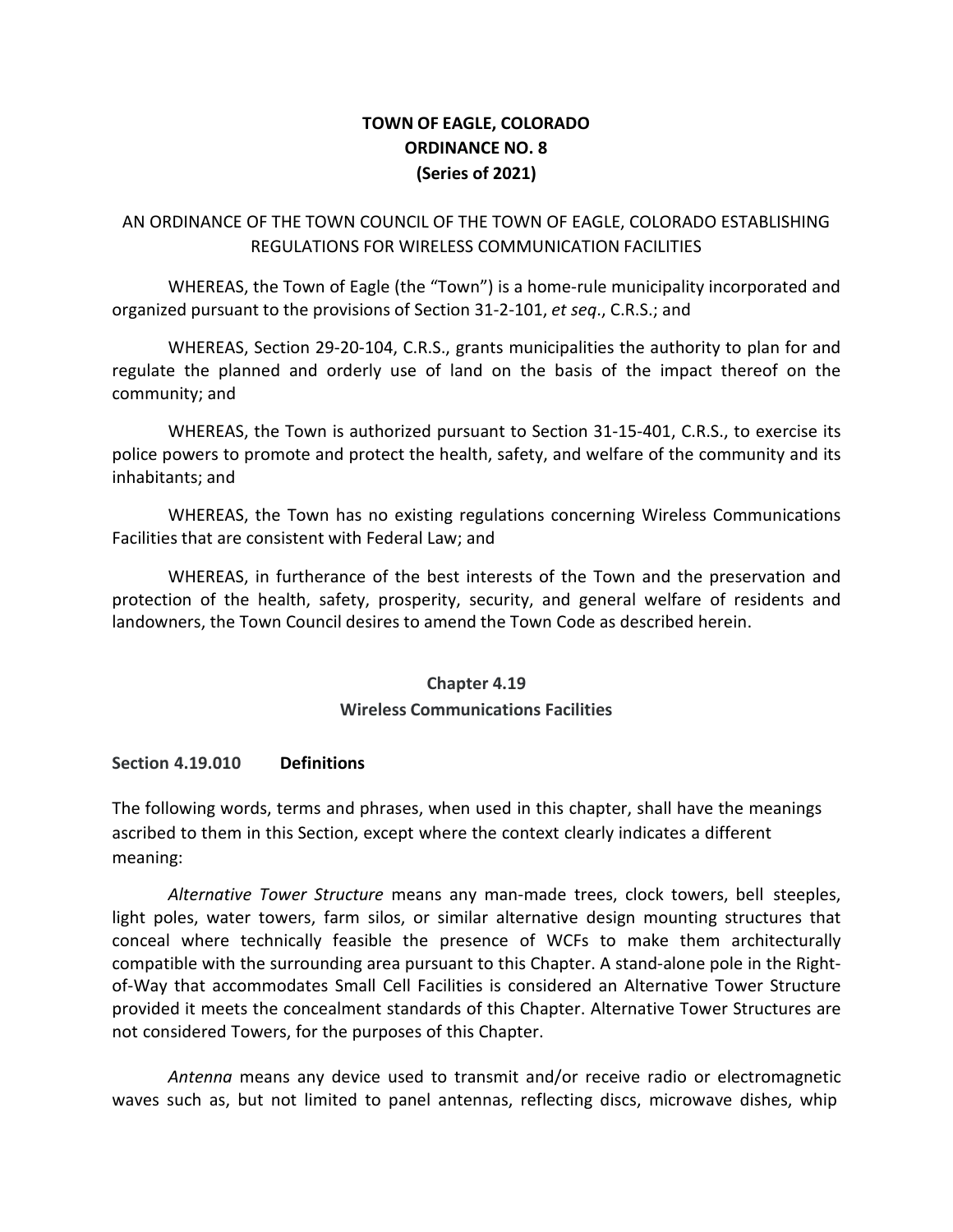antennas, directional and non-directional antennas consisting of one or more elements, multiple antenna configurations, or other similar devised and configurations.

*Antennas, panel* means an array of antennas, rectangular in shape, used to transmit and receive telecommunication signals.

*Antenna, whip* means a single antenna that is cylindrical in shape and omni-directional.

*Base Station* means a structure or equipment at a fixed location that enables FCClicensed or authorized wireless communications between user equipment and a communications network. The definition of Base Station does not include or encompass a Tower as defined herein or any equipment associated with a Tower. Base Station does include, without limitation:

A. Equipment associated with wireless communications services such as private broadcast, and public safety services, as well as unlicensed wireless services and fixed wireless services such as microwave backhaul that, at the time the relevant application is filed with the Town under this Chapter, has been reviewed and approved under the applicable zoning or siting process, or under another State or local regulatory review process, even if the structure was not built for the sole or primary purpose of providing such support.

B. Radio transceivers, antennas, coaxial or fiber-optic cable, regular and backup power supplied, and comparable equipment, regardless of technological configuration (including Distributed Antenna Systems ("DAS") and small-cell networks) that, at the time the relevant application is filed with the City under this Section, has been reviewed and approved under the applicable zoning or siting process, or under another State or local regulatory review process, even if the structure was not built for the sole or primary purpose of providing such support.

The definition of Base Station does not include any structure that, at the time the relevant application is filed with the Town under this Chapter, does not support or house equipment described in paragraphs A and B above.

*Camouflage or Camouflage Design Techniques* means measures used in the design and siting of Wireless Communication Facilities with the intent to minimize or eliminate the visual impact of such facilities to surrounding uses. A WCF Site utilizes Camouflage Design Techniques when it (i) is integrated as an architectural feature of an existing structure such as a cupola, or (ii) is integrated in an outdoor fixture such as a flagpole, while still appearing to some extent as a WCF. This definition does not include the use of Concealment design elements so that a facility looks like something other than a wireless Tower or Base Station.

*Concealment* means utilization of elements of stealth design in a facility so that the facility looks like something other than a wireless Tower or Base Station. Language such as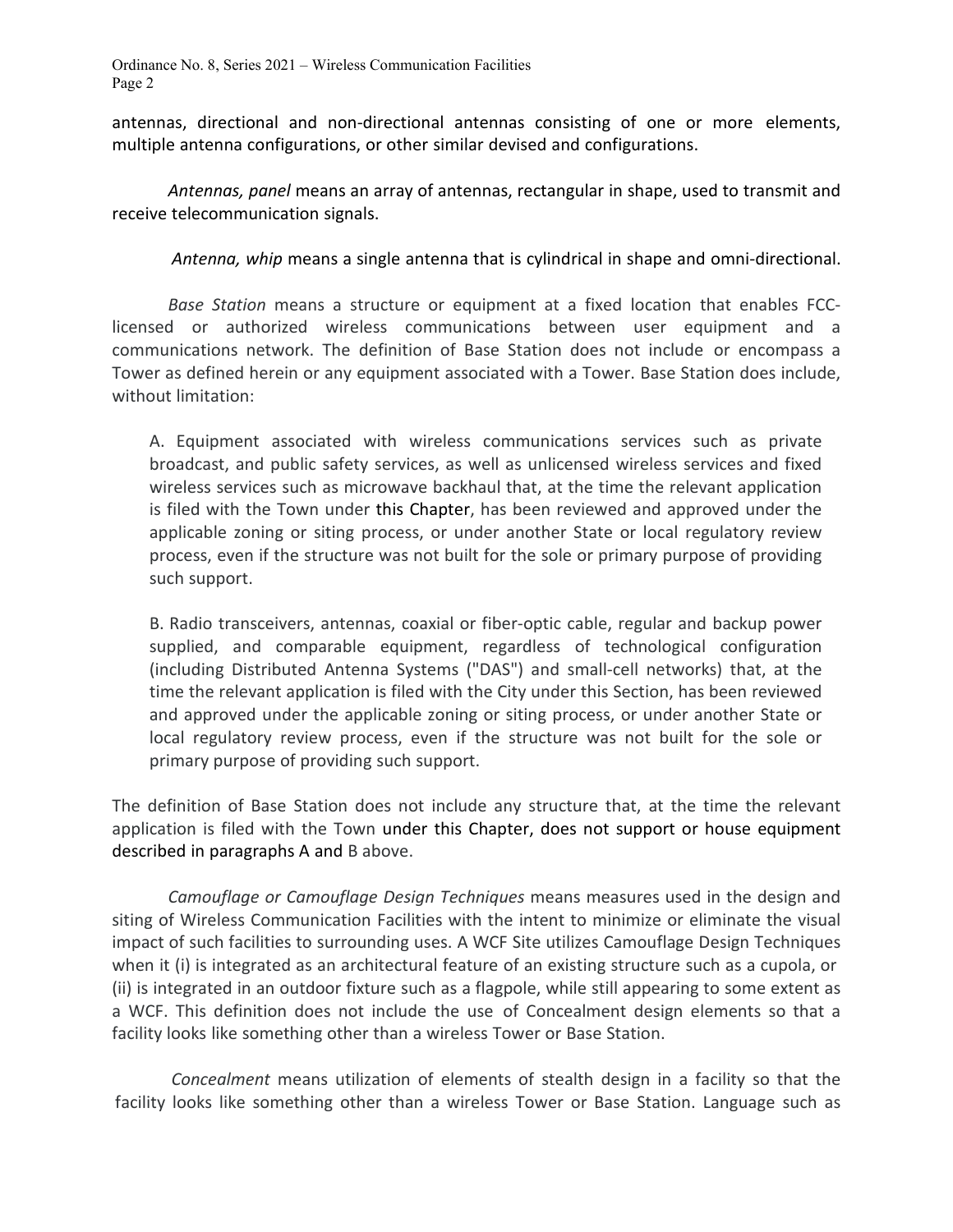"stealth," "camouflage," or similar in any permit or other document required by the Town Code is included in this definition to the extent such permit or other document reflects an intent at the time of approval to condition the site's approval on a design that looks like something else. Concealment can further include a design which mimics and is consistent with the nearby natural, or architectural features (such as an artificial tree), or is incorporated into (including without limitation, being attached to the exterior of such facility and painted to match it) or replaces existing permitted facilities (including without limitation, stop signs or other traffic signs or freestanding light standards) so that the presence of the WCF is not apparent. This definition does not include conditions that merely minimize visual impact but do not incorporate Concealment design elements so that the facility looks like something other than a wireless Tower or Base Station.

#### *Collocation* means:

A. For the purposes of Eligible Facilities Requests, means the mounting or installation of transmission equipment on an Eligible Support Structure for the purpose of transmitting and /or receiving radio frequency signals for communications purposes.

B. For the purposes of facilities subject to shot clocks governed by 47 U.S.C. Sec. 332, means attachment of facilities to existing structures, regardless of whether the structure or location has previously been zoned for wireless facilities.

*Eligible Facilities Request* means any request for modification of an Existing Tower or Base Station that does not Substantially Change the physical dimensions of such Tower or Base Station involving:

- A. Collocation of new Transmission Equipment.
- B. Removal of Transmission Equipment.
- C. Replacement of Transmission Equipment.

A request for modification of an Existing Tower or Base Station that does not comply with the generally applicable building, structural, electrical, and safety codes or with other laws codifying objective standards reasonably related to health and safety, or does not comply with any relevant federal requirements, is not an Eligible Facilities Request.

*Eligible Support Structure* means any Tower or Base Station as defined in this Section, provided that it is Existing at the time the relevant application is filed with the City under this Chapter.

*Equipment Cabinet* means a cabinet or building used to house equipment used by telecommunication providers at a Wireless Communications Facility. This definition does not include relatively small electronic components, such as remote radio units, radio transceivers, amplifiers, or other devices mounted behind antennas, if they are not used as physical containers for smaller, distinct devices.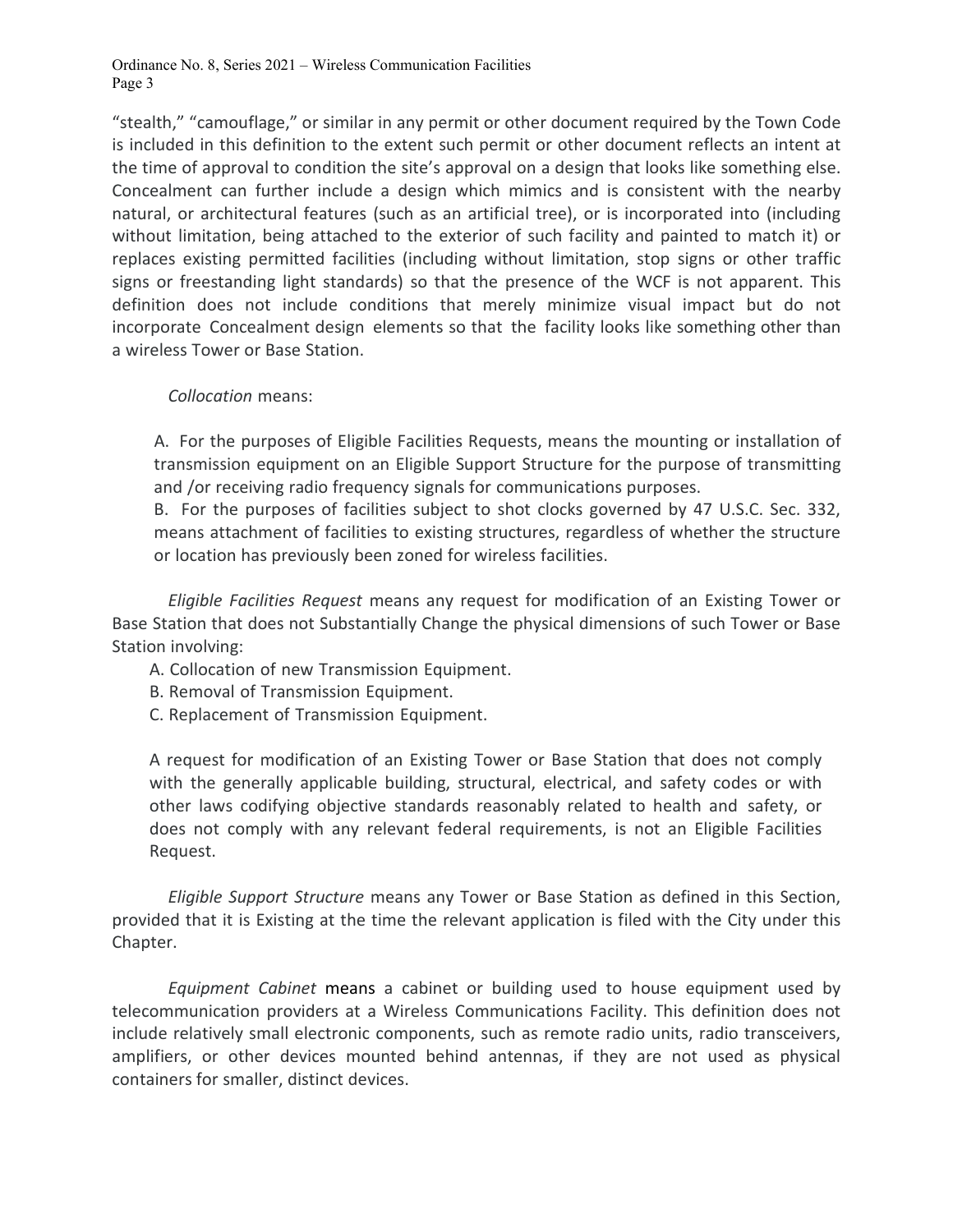*Existing* means for purposes of this Chapter, a constructed Tower or Base Station that was reviewed, approved, and lawfully constructed in accordance with all requirements of applicable law as of the time of an Eligible Facilities Request, provided that a Tower that exists as a legal, non-conforming use and was lawfully constructed is existing for purposes of this definition.

*OTARD* means over-the-air receiving device.

*OTARD Antenna* means:

A. An antenna that is designed to receive direct broadcast satellite service, including direct-to-home satellite services, that is one meter or less in diameter; or

B. An antenna that is designed to receive video programming services via multipoint distribution services, including multichannel multipoint distribution services, instruction television fixed services, and local multipoint distribution services, and that is one meter or less in diameter or diagonal measurement; or

C. An antenna that is designed to receive television broadcast signals.

*OTARD antenna structure* means any pole, Tower, or other structure designed and intended to support an OTARD Antenna.

*Related Accessory Equipment* means the Transmission Equipment customarily used with, and incidental to Wireless Communication Facilities antennas, including by way of example, coaxial or fiber-optic cable, regular and backup power supply and remote radio units.

*Right-of-Way* means in the context of this Chapter any public street or road that is dedicated to public use for vehicular traffic except for those rights-of-way owned by the Colorado Department of Transportation within the Town limits.

*Site* means in the context of this Chapter for Towers and Eligible Support Structures, a Site means the current boundaries of the leased or owned property surrounding the Tower or Eligible Support Structure and any access or utility easements currently related to the Site. For Alternative Tower Structures, Base Stations and Small Cell Facilities in the Right-of-Way, a Site is further restricted to that area comprising the base of the structure and to other Related Accessory Equipment already installed on the ground.

*Small Cell Facility* means a WCF where each antenna is located inside an enclosure of no more than three (3) cubic feet in volume or, in the case of an antenna that has exposed elements, the antenna and all of its exposed elements could fit within an imaginary enclosure of no more than three (3) cubic feet; and primary equipment enclosures are no larger than seventeen (17) cubic feet in volume. The following associated equipment may be located outside of the primary equipment enclosure and, if so located, is not included in the calculation of equipment volume: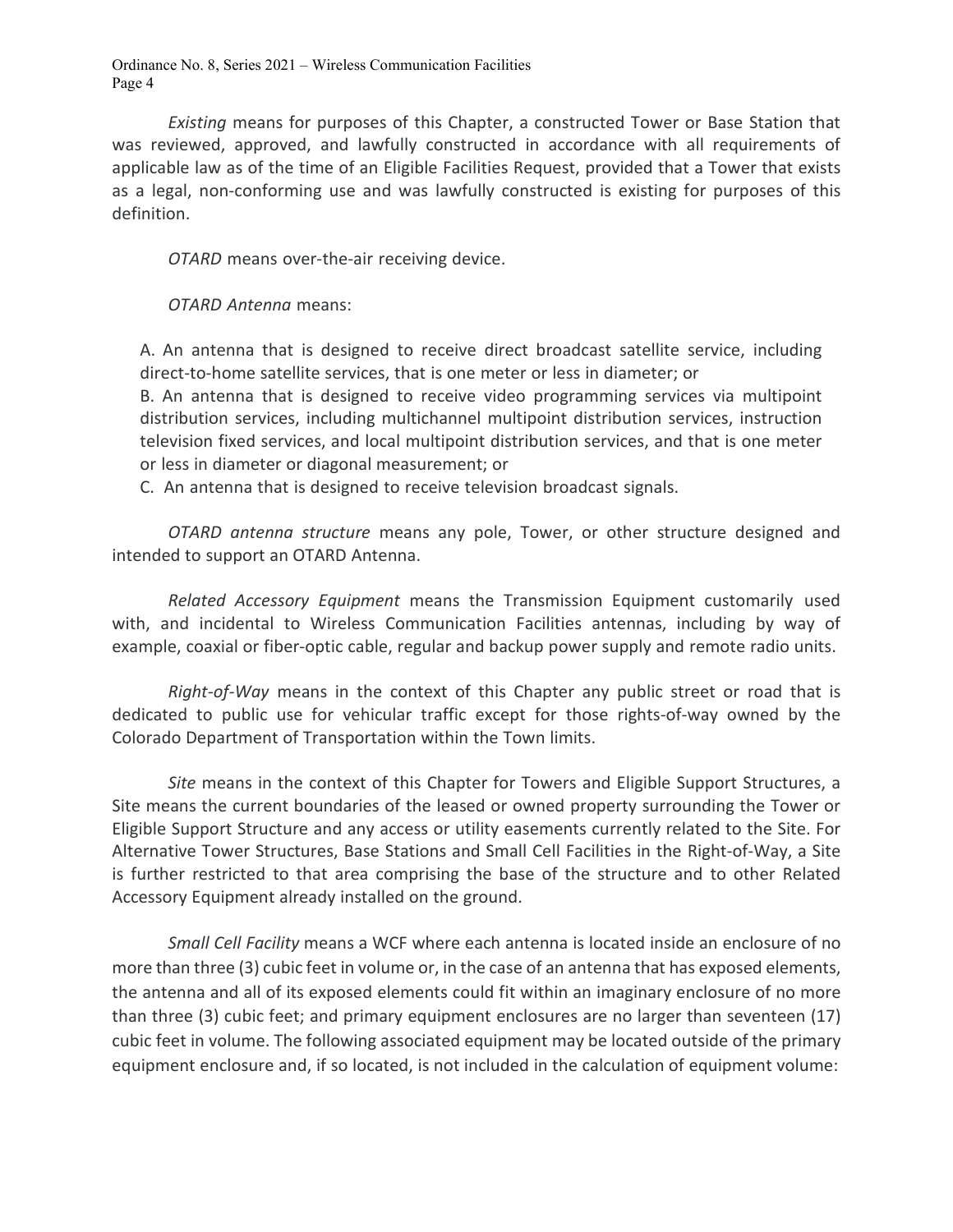electric meter, concealment, telecommunications demarcation box, ground-based enclosure, back-up power systems, grounding equipment, power transfer switch and cut-off switch.

*Substantial Change* means a modification substantially changes the physical dimensions of an Eligible Support Structure if after the modification, the structure meets any of the following criteria:

A. For Towers other than Alternative Tower Structures, it increases the height of the Tower by more than ten percent or by the height of one additional antenna array with separation from the nearest existing antenna not to exceed twenty (20) feet, whichever is greater, as measured from the top of an existing antenna to the bottom of a proposed new antenna; for other Eligible Support Structures, it increases the height of the structure by more than ten percent or more than ten (10) feet, whichever is greater, as measured from the top of an existing antenna to the bottom of a proposed new antenna;

B. For Towers, it involves adding an appurtenance to the body of the Tower that would protrude from the edge of the Tower more than twenty (20) feet, or more than the width of the Tower structure at the level of the appurtenance, whichever is greater; for Eligible Support Structures, it involves adding an appurtenance to the body of the structure that would protrude from the edge of the structure by more than six (6) feet;

C. For any Eligible Support Structure, it involves installation of more than the standard number of new equipment cabinets for the technology involved, as determined on a case-by-case basis based on the location of the Eligible Support Structure but not to exceed four cabinets per application; or for Base Stations, it involves installation of any new equipment cabinets on the ground if there are no pre-existing ground cabinets associated with the structure, or else involves installation of ground cabinets that are more than ten percent larger in height or overall volume than any other ground cabinets associated with the structure;

D. For any Eligible Support Structure, it entails any excavation or deployment outside the current Site;

E. For any Eligible Support Structure, it would defeat the concealment elements of the Eligible Support Structure by causing a reasonable person to view the structure's intended stealth design as no longer effective;

F. For any Eligible Support Structure, it does not comply with record evidence of conditions associated with the siting approval of the construction or modification of the Eligible Support Structure or Base Station equipment, unless the non-compliance is due to an increase in height, increase in width, addition of cabinets, or new excavation that would not exceed the thresholds identified in paragraphs A, B, and C of this definition.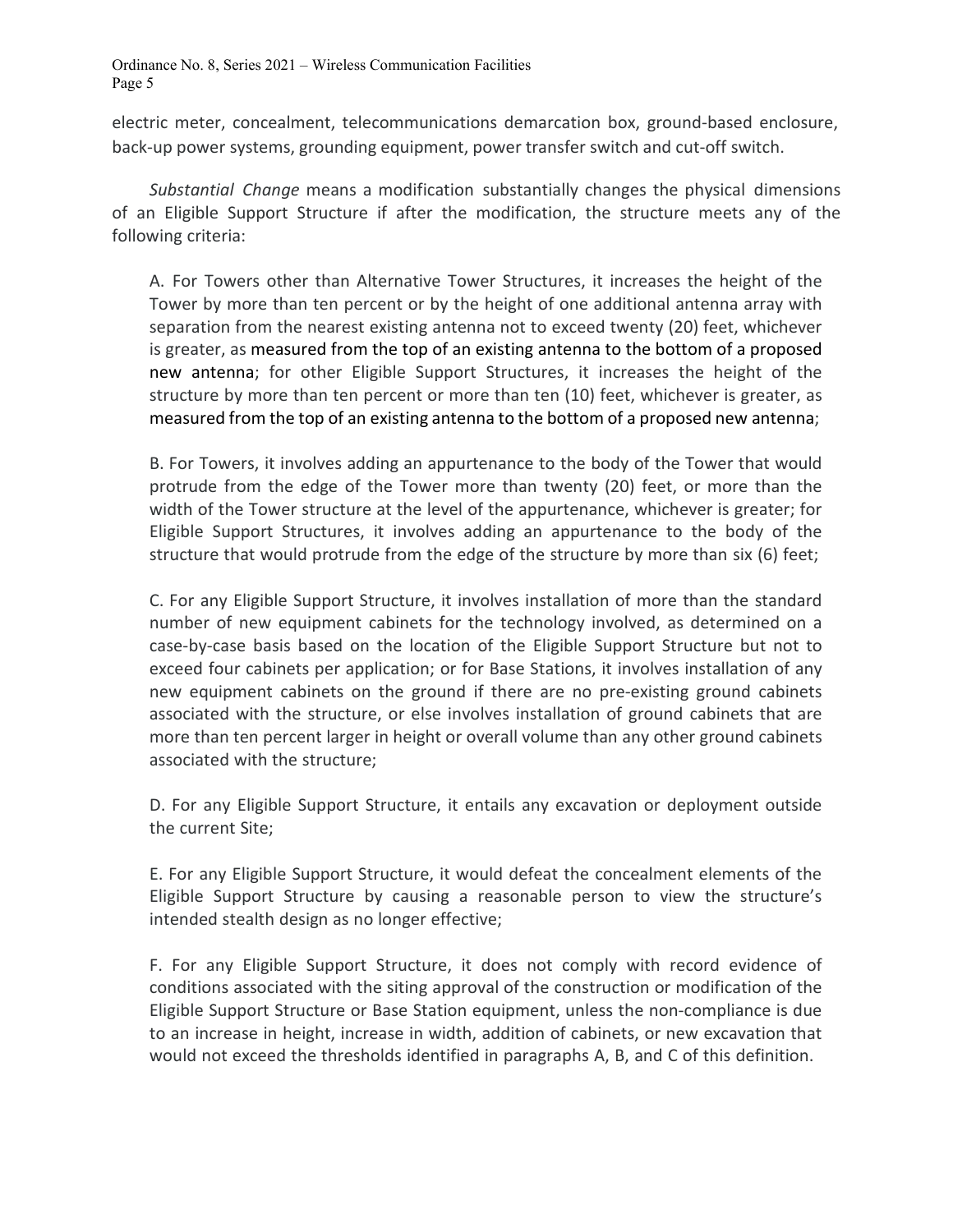For purposes of determining whether a Substantial Change exists, changes in height are measured from the original support structure in cases where deployments are or will be separated horizontally, such as on building rooftops; in other circumstances, changes in height are measured from the dimensions of the Tower or Base Station, inclusive of approved appurtenances and any modifications that were approved prior to February 22, 2012.

*Tower* means any structure that is designed and built for the sole or primary purpose of supporting any FCC-licensed or authorized antennas and their associated facilities, including structures that are constructed for wireless communications services including, but not limited to, private, broadcast, and public safety services, as well as unlicensed wireless services and fixed wireless services such as microwave backhaul, and the associated Site. The term includes radio and television transmission towers, self-supporting lattice towers, guy towers, monopoles, microwave towers, common carrier towers, cellular telephone towers and the like. Alternative Tower Structures and Small Cell Facilities in the Rights-of-Way are not Towers.

*Transmission Equipment* means equipment that facilitates transmission for any FCC licensed or authorized wireless communication service, including, but not limited to, radio transceivers, antennas, coaxial or fiber-optic cable, and regular and backup power supply. The term includes equipment associated with wireless communications services including, but not limited to, private, broadcast, and public safety services, as well as unlicensed wireless services and fixed wireless services such as microwave backhaul.

*Wireless Communications Facility or WCF* means a facility used to provide personal wireless services as defined at 47 U.S.C. Section 332 (c)(7)(C); or wireless information services provided to the public or to such classes of users as to be effectively available directly to the public via licensed or unlicensed frequencies; or wireless utility monitoring and control services. A WCF does not include a facility entirely enclosed within a permitted building where the installation does not require a modification of the exterior of the building; nor does it include a device attached to a building, used for serving that building only and that is otherwise permitted under other provisions of the Code. A WCF includes an antenna or antennas, including without limitation, directions, omni-directions and parabolic antennas, Base Stations, support equipment, Small Cell Facilities, Alternative Tower Structures, and Towers. It does not include the support structure to which the WCF or its components are attached if the use of such structures for WCFs is not the primary use. The term does not include mobile transmitting devices used by wireless service subscribers, such as vehicle or handheld radios/telephones and their associated transmitting antennas, nor does it include other facilities specifically excluded from the coverage of this Section.

**Section 4.19.020 Purpose and Goals***.* The purpose of these provisions is to establish requirements for the siting of Wireless Communications Facilities. The goals of these provisions are to:

A. Provide for the managed development and installation, maintenance, modification, and removal of wireless communications infrastructure in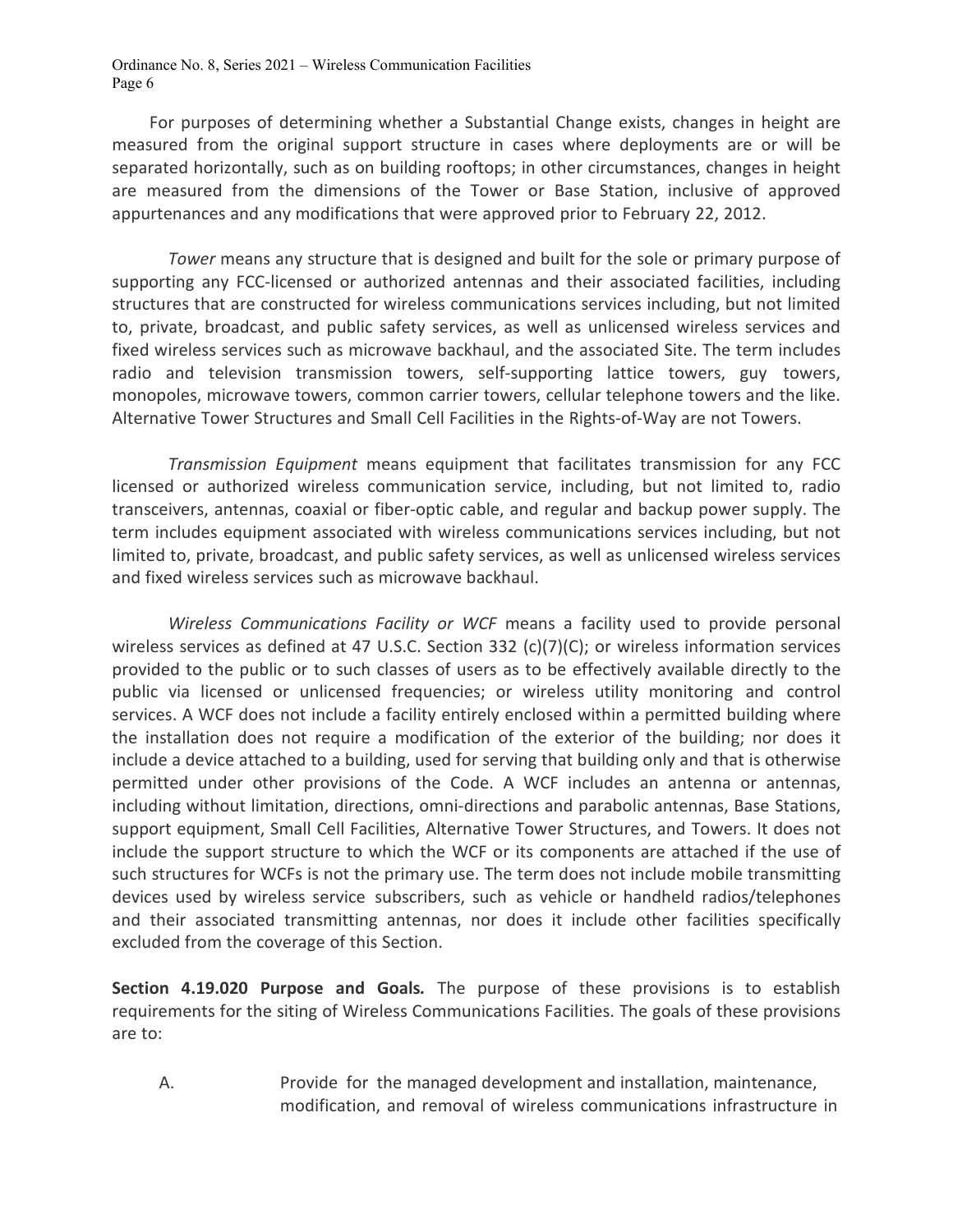the Town with the fewest number of WCFs to complete a network without unreasonably discriminating against wireless communications providers of functionally equivalent services including all of those who install, maintain, operate, and remove WCFs.

- B. Promote and protect the public health, safety, and welfare by reducing the visibility of WCFs to the fullest extent possible through techniques including but not limited to concealment design techniques and undergrounding of WCFs and the equipment associated therewith.
- C. Encourage the deployment of smaller, less intrusive WCFs to supplement existing larger WCFs.
- D. Encourage the use of wall mounted panel antennas.
- E. Encourage roof mounted antennas only when wall mounted antennas will not provide adequate service or are not otherwise feasible.
- F. Encourage the location of Towers in non-residential areas, in a manner that minimizes the total number of Towers needed throughout the community.
- G. Encourage strongly the collocation of WCFs on new and existing Sites.
- H. Encourage owners and users of antennas and Towers to locate them, to the extent possible, in areas where the adverse impact on the community is minimized.
- I. Enhance the ability of wireless communications service providers to provide such services to the community quickly, effectively, and efficiently.
- J . Effectively manage Small Cell Facilities in the Right-of-Way.

**Section 4.19.030 Applicability; Waiver; Exemptions**. The requirements set forth in this Section shall apply to all WCF applications for Base Stations, Alternative Tower Structures, Alternative Tower Structures located within Right-of-Way, and Towers as defined elsewhere herein. The Town shall have the authority to waive any requirement or standard set forth in this Section, if the Town makes a determination that the specific requirement or standard is preempted by federal or state law. Prior to applying the waiver to any pending application, the Town shall, in consultation with the Town Manager and Town Attorney, make a written preemption determination which written determination shall identify the specific requirement or standard that is being waived and cite to the specific federal or state law provision that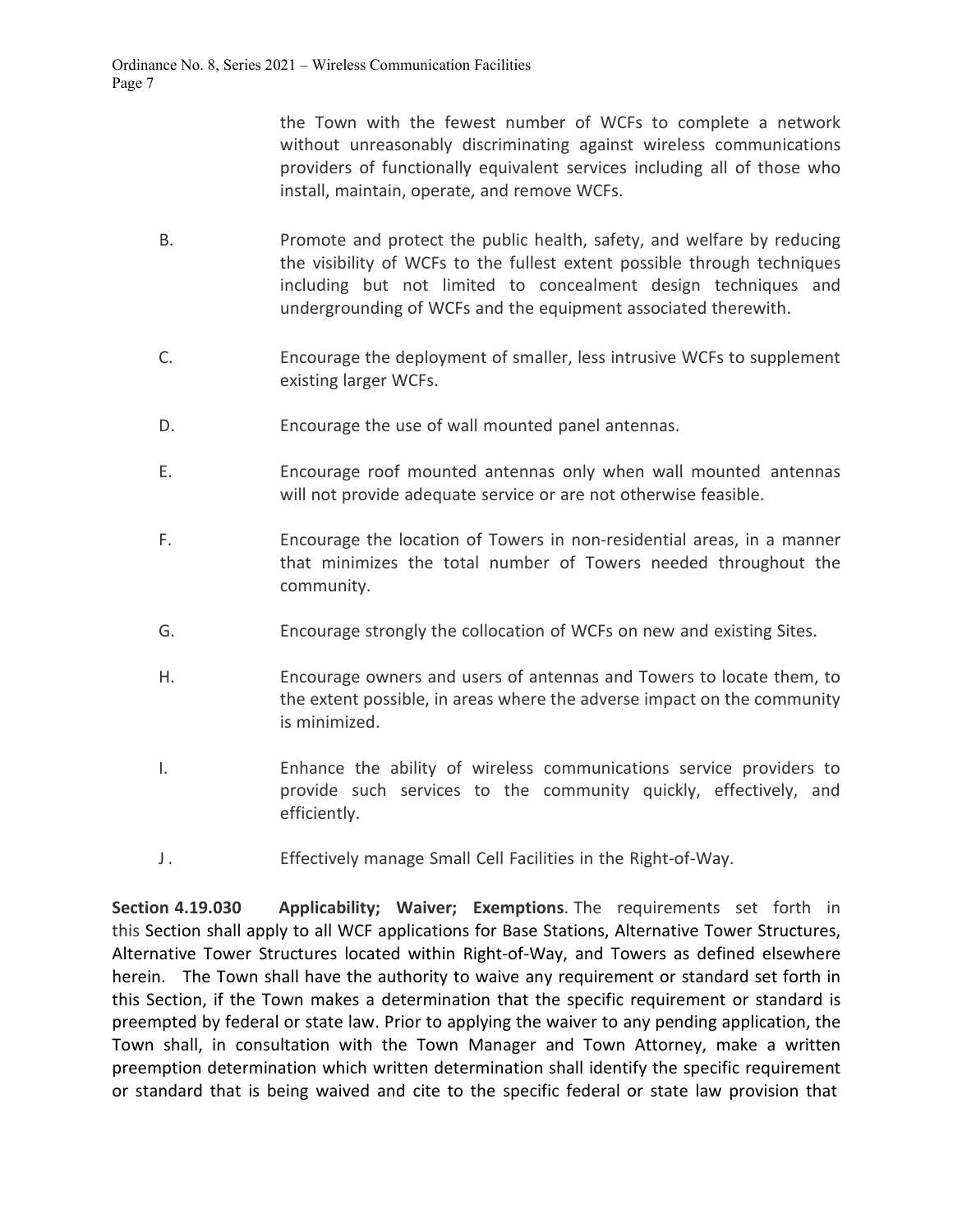preempts the specific Town requirement or standard set forth in this Section. The requirements set forth in this Section shall not apply to:

- A. *Amateur Radio Antennas.* Amateur radio antennas that are owned and operated by a federally licensed amateur radio station operator or are used exclusively for receive-only antennas, provided that the requirement that the height be no more than the distance from the base of the antenna to the property line is met. The Town or his or her designee has the authority to approve modifications to the height restriction, if in the reasonable discretion of the Town, modifications are necessary to comply with federal law.
- B. *Pre-existing WCFs.* Any WCF for which a permit has been properly issued prior to July 1, 2017, shall not be required to meet the requirements of this Section, other than the requirements of Section IV(A), Section IV(E) and Section IV(F) below. Changes and additions to pre-existing WCFs (including trading out of antennas for an equal number of antennas) shall meet applicable requirements of this Section.
- C. *Miscellaneous Antennas.* Antennas used for reception of television, multichannel video programming and radio such as OTARD antennas, television broadcast band antennas, and broadcast radio antennas, provided that the requirement that the height be no more than the distance from the base to the property line are met. The Town Manager or her/his designee has the authority to approve modifications to the height restriction related to OTARD antennas and OTARD antenna structures, if in the reasonable discretion of the Town, modifications are necessary to comply with federal law.

### **Section 4.19.040 Operational Standards**.

- A. *Federal Requirements.* All WCFs shall meet the current standards and regulations of the FAA, the FCC and any other agency of the federal government with the authority to regulate WCFs. If such standards and regulations are changed, then the owners of the WCF governed by this Section shall bring such facility into compliance with such revised standards and regulations within the time period mandated by the controlling federal agency. Failure to meet such revised standards and regulations shall constitute grounds for the removal of the WCF at the owner's expense.
- B. *Radio Frequency Standards.* All WCFs shall comply with federal standards for radio frequency emissions. If concerns regarding compliance with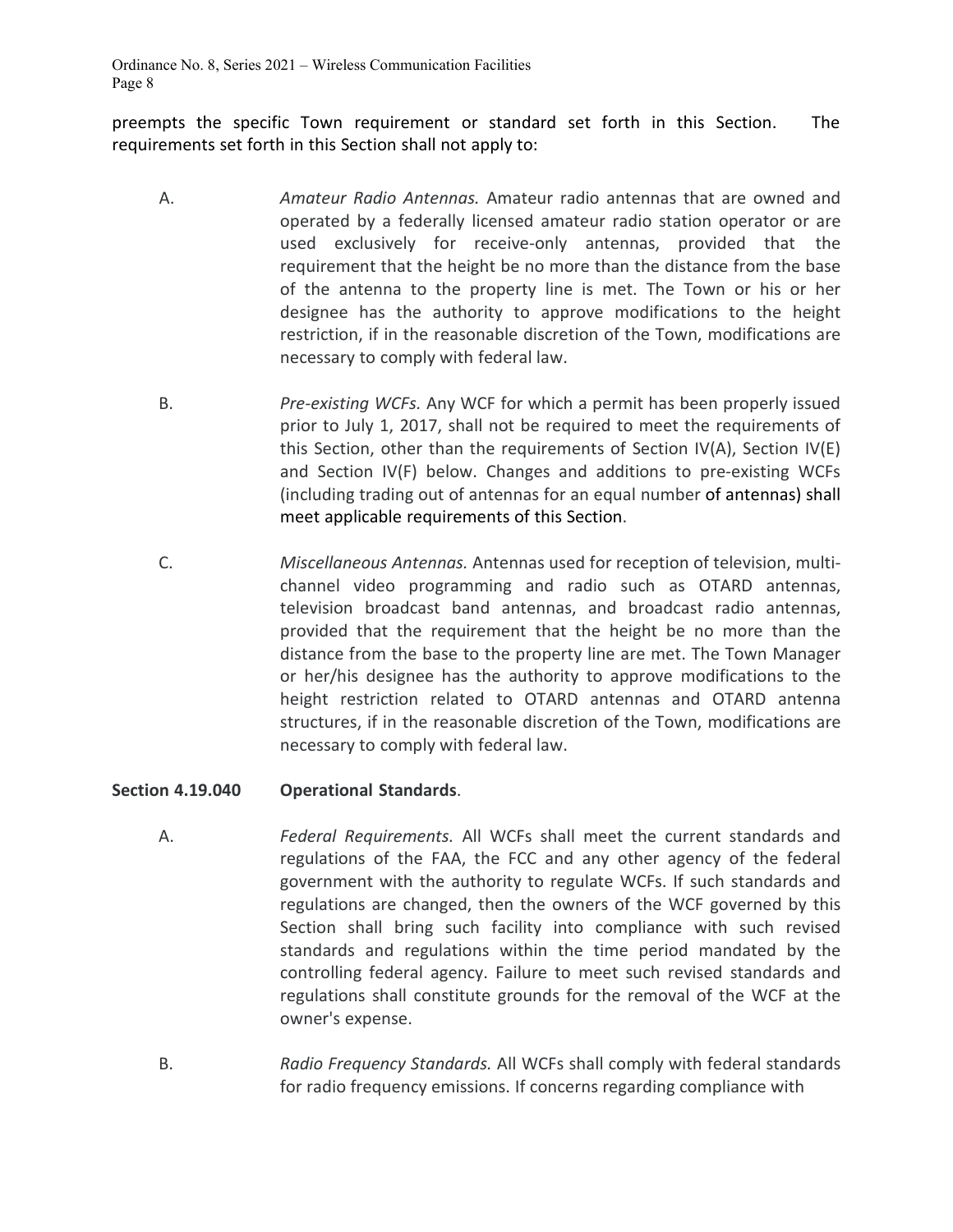radio frequency emissions standards for a WCF have been made to the Town, the Town may request that the owner or operator of the WCF provide information demonstrating compliance. If such information is not sufficient, in the reasonable discretion of the Town, to demonstrate compliance, the Town may request and the owner or operator of the WCF shall submit a project implementation report which provides cumulative field measurements of radio frequency emissions of all antennas installed at the subject Site, and which compares the results with established federal standards. If, upon review, the Town finds that the facility does not meet federal standards, the Town may require corrective action within a reasonable period of time, and if not corrected, may require removal of the WCF pursuant to subparagraph IV(A) above. Any reasonable costs incurred by the Town, including reasonable consulting costs to verify compliance with these requirements, shall be paid by the Applicant.

- C. *Signal Interference.* All WCFs shall be designed and sited so as not to cause interference with the normal operation of radio, television, telephone and other communication services utilized by adjacent residential and non-residential properties; nor shall any such facilities interfere with any public safety communications. The Applicant shall provide a written statement ("Signal Interference Letter") from a qualified radio frequency engineer, certifying that a technical evaluation of existing and proposed facilities indicates no potential interference problems, and shall allow the Town to monitor interference levels with public safety communications during this process.
- D. *Legal Access.* In all applications for WCFs outside of the Right-of-Way, an Applicant shall demonstrate that it owns or has lease rights to the Site.
- E. *Operation and Maintenance.* To ensure the structural integrity of WCFs, the owner of a WCF shall ensure that it is maintained in compliance with standards contained in applicable local building and safety codes. If upon inspection, the Town determines that a WCF fails to comply with such codes and constitutes a danger to persons or property, then, upon written notice being provided to the owner of the WCF, the owner shall have thirty (30) days from the date of notice to bring such WCF into compliance. Upon good cause shown by the owner, the Town may extend such compliance period not to exceed ninety (90) days from the date of said notice. If the owner fails to bring such WCF into compliance within said time period, the City may remove such WCF at the owner's expense. No hazardous materials shall be permitted in association with WCFs, except those necessary for the operations of the WCF and only in accordance with all applicable laws governing such materials.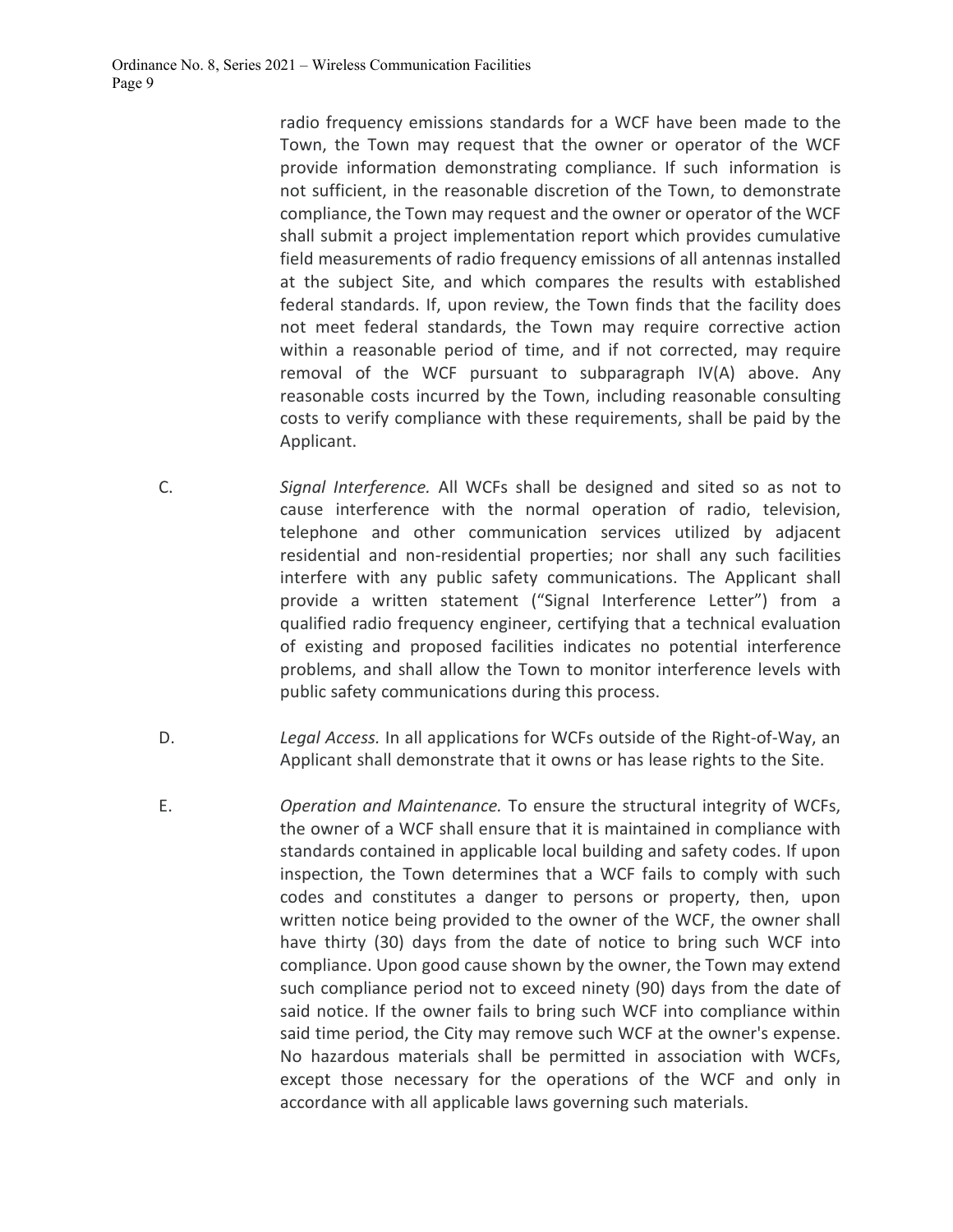F. *Abandonment and Removal.* If a WCF has not been in use for a period of three months, the owner of the WCF shall notify the Town of the non-use and shall indicate whether re-use is expected within the ensuing three months. Any WCF that is not operated for a continuous period of six months shall be considered abandoned. The Town, in its sole discretion, may require an abandoned WCF to be removed. The owner of such WCF shall remove the same within thirty (30) days of receipt of written notice from the Town. If such WCF is not removed within said thirty (30) days, the Town may remove it at the owner's expense and any approved permits for the WCF shall be deemed to have expired.

**Section 4.19.050 Design Standards***.* The requirements set forth in this Section shall apply to the location and design of all WCFs governed by this Section as specified below; provided, however, that the Town may waive any one or more of these requirements it if determines that the goals of this Section are better served thereby. WCFs shall be designed and located to minimize the impact on surrounding properties and residential neighborhoods and to maintain the character and appearance of the Town, consistent with other provisions of this Code.

- A. *Camouflage/Concealment.* All WCFs and any Related Accessory Equipment shall, to the maximum extent possible, use Concealment design techniques, and where not possible utilize Camouflage Design Techniques. Camouflage Design Techniques include, but are not limited to using materials, colors, textures, screening, undergrounding, landscaping, or other design options that will blend the WCF to the surrounding natural setting and built environment.
	- 1. Where WCFs are located in areas of high public visibility, they shall, where physically possible, be designed to be concealed, and where not possible to be concealed, to minimize the WCF profile through placement of equipment fully or partially underground, or by way of example and not limitation, behind landscape berms.
	- 2. A concealment design may include the use of Alternative Tower Structures should the Town determine that such design meets the intent of this Code and the community is better served thereby.
	- 3. All WCFs, such as antennas, vaults, equipment rooms, equipment enclosures, and Towers shall be constructed of non-reflective materials (visible exterior surfaces only).
	- B. *Siting.*
		- 1. No portion of any WCF may extend beyond the property line.
		- 2. WCFs shall be required to be designed and constructed to permit the facility to accommodate WCFs from at least two wireless service providers on the same WCF unless the City approves an alternative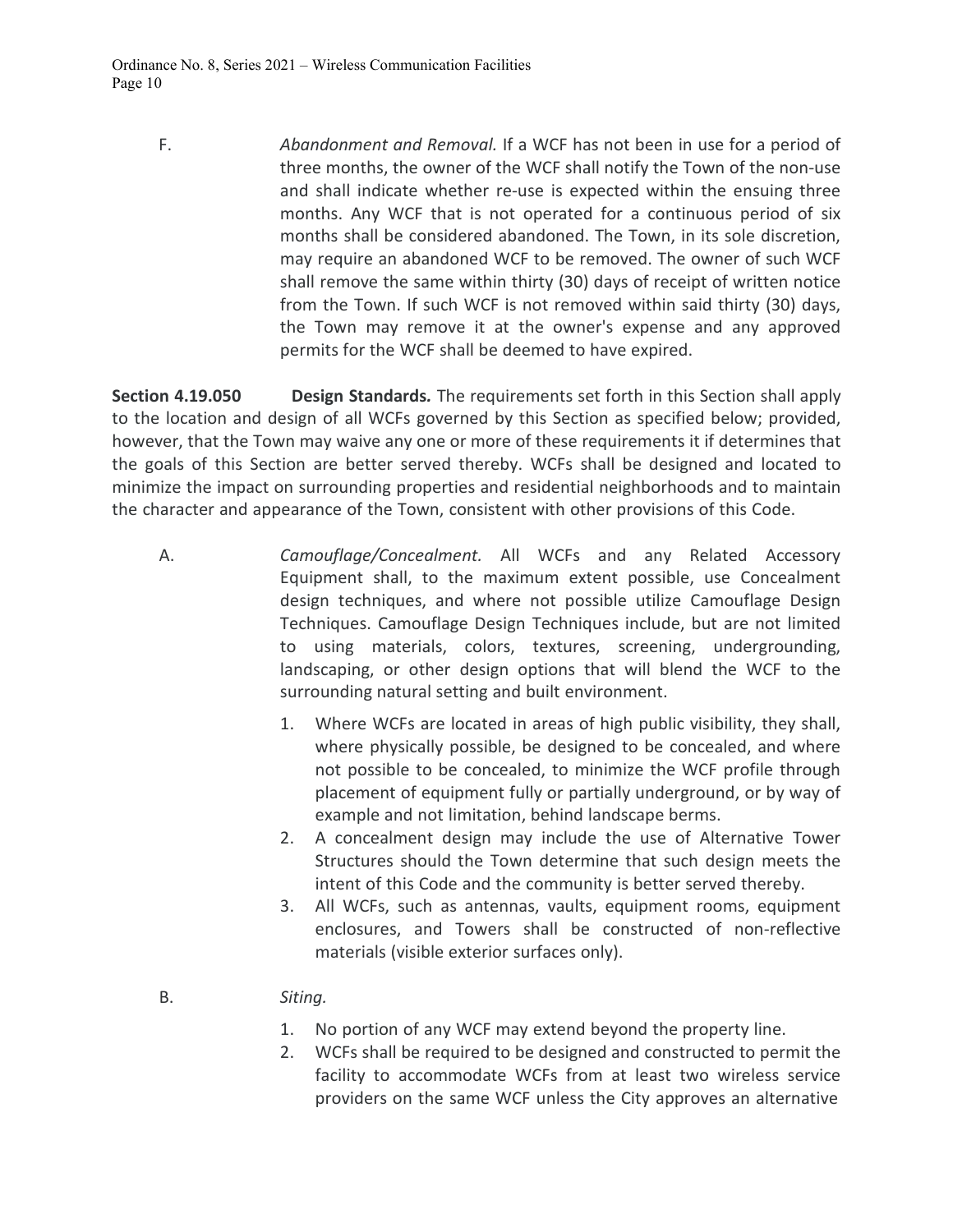design. No WCF owner or operator shall unfairly exclude a competitor from using the same facility or Site.

- 3. WCFs shall be sited in a location that does not reduce the parking for the other principal uses on the parcel below Code standards.
- 4. WCFs shall not encroach into any sight triangles.
- C. *Lighting.* WCFs shall not be artificially lighted, unless required by the FAA or other applicable governmental authority, or the WCF is mounted on a light pole or other similar structure primarily used for lighting purposes. If lighting is required, the City may review the available lighting alternatives and approve the design that would cause the least disturbance to the surrounding views. Lighting shall be shielded or directed to the greatest extent possible so as to minimize the amount of glare and light falling onto nearby properties, particularly residences.

## D. *Landscape and Fencing Requirements.*

- 1. WCFs shall be sited in a manner that does not reduce the landscaped areas for the other principal uses on the lot or parcel, below any applicable Code standards including without limitation, Planned Unit Development standards.
- 2. The Site of the WCF shall be landscaped with a buffer of plant materials that effectively screen the view of the WCF from adjacent residential property. The standard buffer shall consist of the front, side, and rear landscaped setback on the perimeter of the Site.
- 3. In locations where the visual impact of the WCF would be minimal, the landscaping requirement may be reduced or waived in whole or in part by the Town.
- 4. Existing mature tree growth and natural landforms on the Site shall be preserved to the maximum extent possible. In some cases, such as WCFs sited on large, wooded lots, natural growth around the Site perimeter may be sufficient to buffer.
- 5. No trees larger than four (4) inches in diameter measured at 4½ feet high on the tree may be removed, unless authorized by the Town. To obtain such authorization the Applicant shall show that tree removal is necessary, the Applicant's plan minimizes the number of trees to be removed and any trees removed are replaced at a ratio of 2 to 1.

E. *Specific Design Requirements.*

Additional design requirements shall be applicable to the types of WCFs as specified below:

1. *Base Stations* –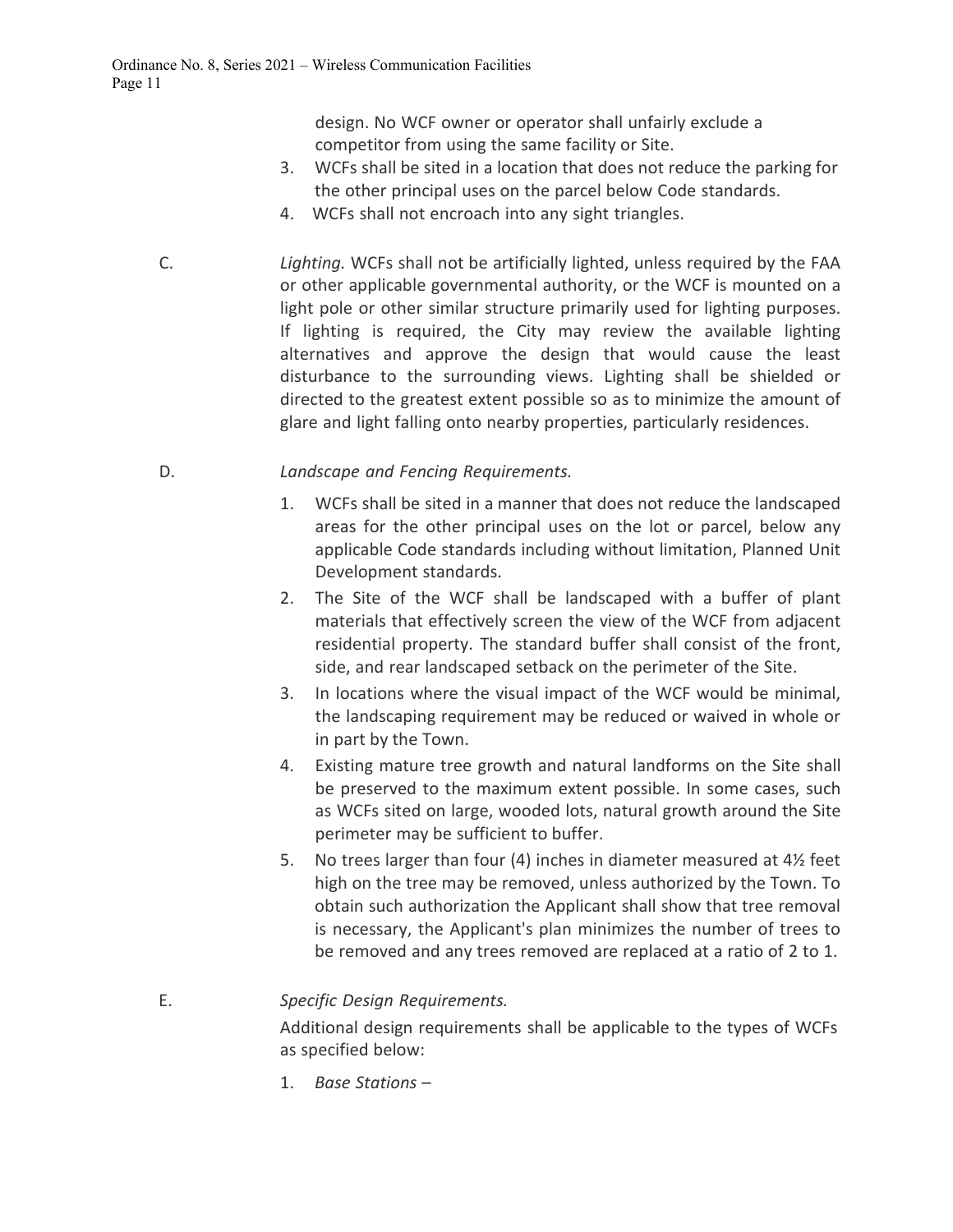- a. Base Stations shall be architecturally compatible with respect to attachments, and colored to match the building or structure to which they are attached;
- b. The maximum protrusion of such facilities from the building or structure face to which they are attached shall be two (2) feet;
- c. Wall mounted WCFs shall not extend above the roofline unless mounted to a penthouse; and
- d. Roof mounted WCFs shall be approved only where an Applicant demonstrates a wall mounted WCF is inadequate to provide service and shall be evaluated for approval based upon the following criteria:
	- i. Roof mounted whip antennas shall extend no more than twelve (12) feet above the parapet of any flat roof or ridge of a sloped roof or penthouse to which they are attached;
	- ii. Roof mounted panel antennas shall extend no more than seven (7) feet above the parapet of a flat roof or ridge of a sloped roof to which they are mounted; and
	- iii. Other roof mounted Related Accessory Equipment shall extend no more than seven (7) feet above any parapet of a flat roof upon which they may be placed, and shall not be permitted on a sloped roof.
- 2. *Alternative Tower Structures (ATS) and Small Cell Facilities* –
- a. ATS shall be designed and constructed to look like a building, facility, or structure typically found in the area, in order that the WCF is concealed.
- b. Height or size of the proposed ATS or Small Cell Facility should be minimized as much as possible and shall be subject to the maximum height restrictions of the zoning district in which they are located, subject to a maximum height limit of sixty (60) feet;
- c. ATS shall be sited in a manner that is least obtrusive to residential structures and residential district boundaries;
- d. ATS should take into consideration the uses on adjacent and nearby properties and the compatibility of the facility to these uses;
- e. ATS and Small Cell Facilities shall be compatible with the surrounding topography, tree coverage, and foliage;
- f. ATS and Small Cell Facilities shall be designed utilizing design characteristics that have the effect of concealing where technically feasible and generally reducing or eliminating visual obtrusiveness; and
- g. Visual impacts of the proposed ingress and egress shall be minimized.
- 3. *Alternative Tower Structures and Small Cell Facilities located in the Right-of-Way* –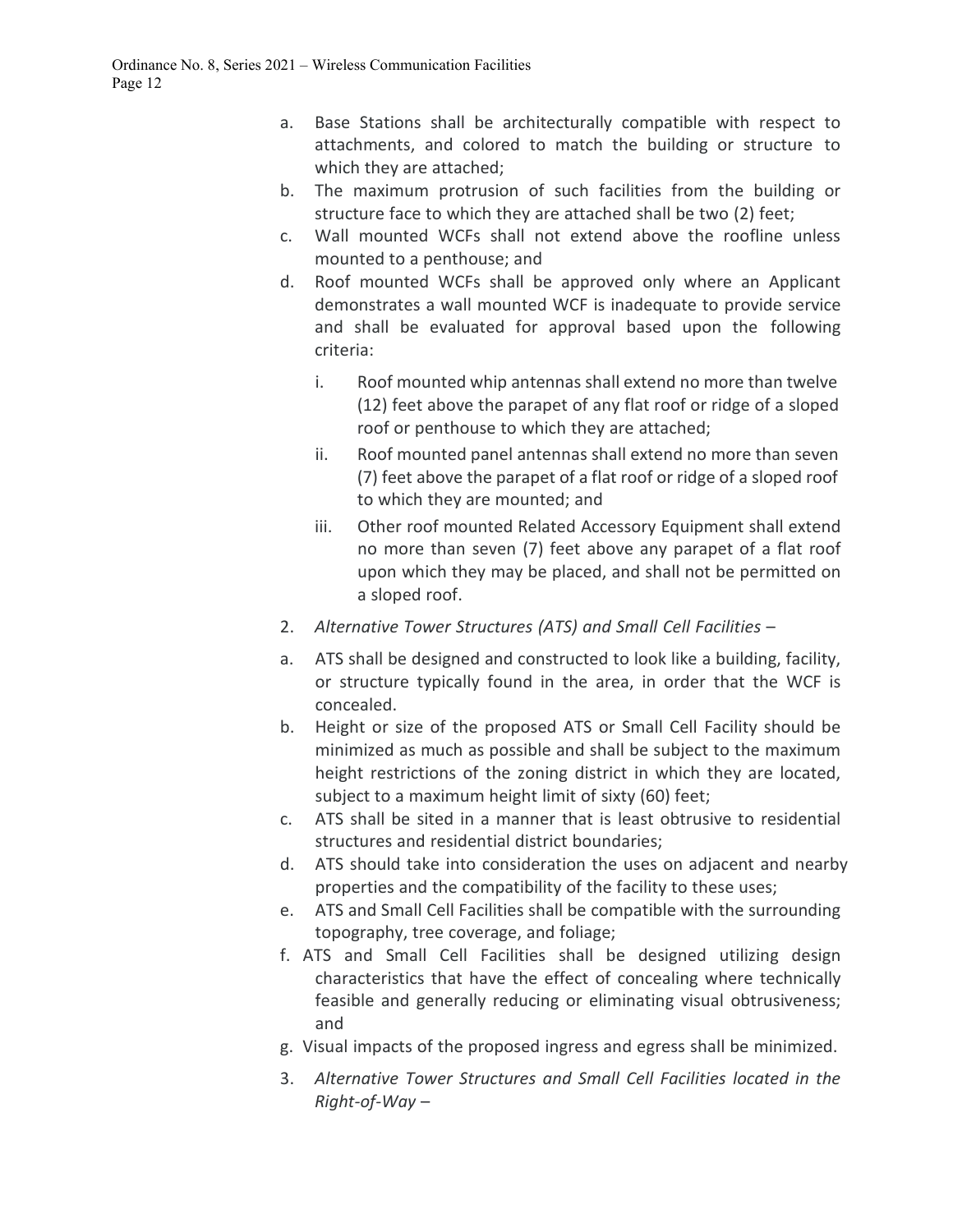- a. No ATS pole shall be higher than thirty five (35) feet including any cannister or antennas located on top of a pole;
- b. No pole or structure shall be more than ten (10) feet higher (as measured from the ground to the top of the pole or structure) than any existing utility or traffic signal within five hundred (500) feet of the pole or structure;
- c. Any new pole for ATS or Small Cell Facilities shall be separated from any other existing WCF facility by a distance of at least six hundred (600) feet, unless the new pole replaces an existing traffic signal, street light pole, or similar structure determined by the Town;
- d. With respect to pole-mounted components, Small Cell Facilities shall be located on an existing utility pole serving another utility; or be located on a new utility pole where other utility distribution lines are aerial, if there are no reasonable alternatives;
- e. ATS must be concealed consistent with other existing natural or manmade features in the Right-of-Way near the location where the ATS will be located;
- f. To the extent reasonably feasible, be consistent with the size and shape of the pole-mounted equipment installed by communications companies on utility poles near the ATS;
- g. When placed near a residential property, any ATS or Small Cell facilities must be placed in front of the common side yard property line between adjoining residential properties. In the case of a corner lot, the facility must be placed in front of the common side yard property line adjoining residential properties, or on the corner formed by two intersecting streets;
- h. Small Cell Facilities shall:

i. be designed such that antenna installations on traffic signals are placed in a manner so that the size, appearance, and function of the signal will not be considerably altered; and

ii. be designed such that all antennas, mast arms, equipment, and other facilities are sized to minimize visual clutter, and where possible, concealed within the structure; and

iii. be consistent with the size and shape of the pole-mounted equipment installed by communications companies on utility poles near the ATS; and;

iv. require that any ground mounted equipment be installed in an underground or partially underground equipment vault (projecting not more than thirty-six (36) inches above grade), or colocated within a traffic cabinet of a design approved by the Town, unless a use by special review is obtained subject to the requirements of the Town Code; and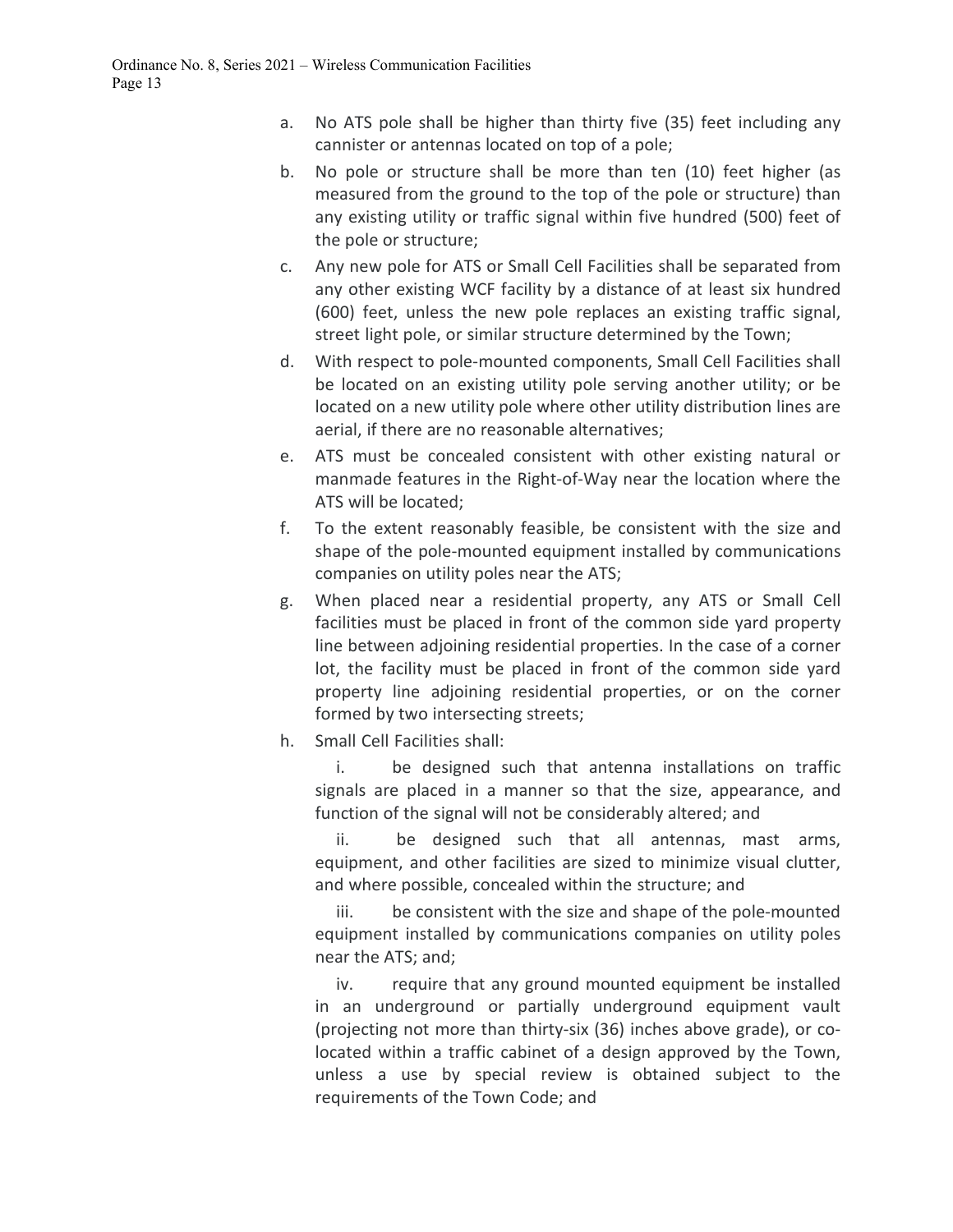v. not alter vehicular circulation or parking within the Rightof-Way or impede vehicular, bicycle, or pedestrian access or visibility along the Right-of-Way; and

vi. comply with the federal Americans With Disabilities Act and all applicable local, state, and federal law and regulations; and

vii. not be located or maintained in a manner that causes unreasonable interference. Unreasonable interference means any use of the Right-of-Way that disrupts or interferes with its use by the Town, the general public, or other person authorized to use or be present upon the Right-of-Way, when there exists an alternative that would result in less disruption or interference. Unreasonable interference includes any use of the Right-of-Way that disrupts vehicular or pedestrian traffic, any interference with public utilities, and any other activity that will present a hazard to public health, safety, or welfare.

- 4. *Towers* -
- a. Towers shall either maintain a galvanized steel finish, or, subject to any applicable FAA standards, be painted a neutral color so as to reduce visual obtrusiveness as determined by the Town;
- b. Tower structures should use existing landforms, vegetation, and structures to aid in concealing the facility from view or blending in with the surrounding built and natural environment;
- c. Monopole support structures shall taper from the base to the tip;
- d. All Towers shall be enclosed by security fencing or wall at least six (6) feet in height and shall also be equipped with an appropriate anticlimbing device. No security fencing or any portion thereof shall consist of barbed wire or chain link material; and
- e. Towers shall be subject to the maximum height restrictions of the zoning district in which they are located, subject to a maximum height limit of sixty (60) feet.
- f. Towers should be sited in a manner that is least obtrusive to residential structures and residential district boundaries where feasible;
- g. Towers should take into consideration the uses on adjacent and nearby properties and the compatibility of the Tower to these uses;
- h. Towers should be designed utilizing design characteristics that have the effect of reducing or eliminating visual obtrusiveness;
- i. Visual impacts of the proposed ingress and egress shall be minimized;
- j. No new Towers shall be permitted unless the Applicant demonstrates to the reasonable satisfaction of the Town that no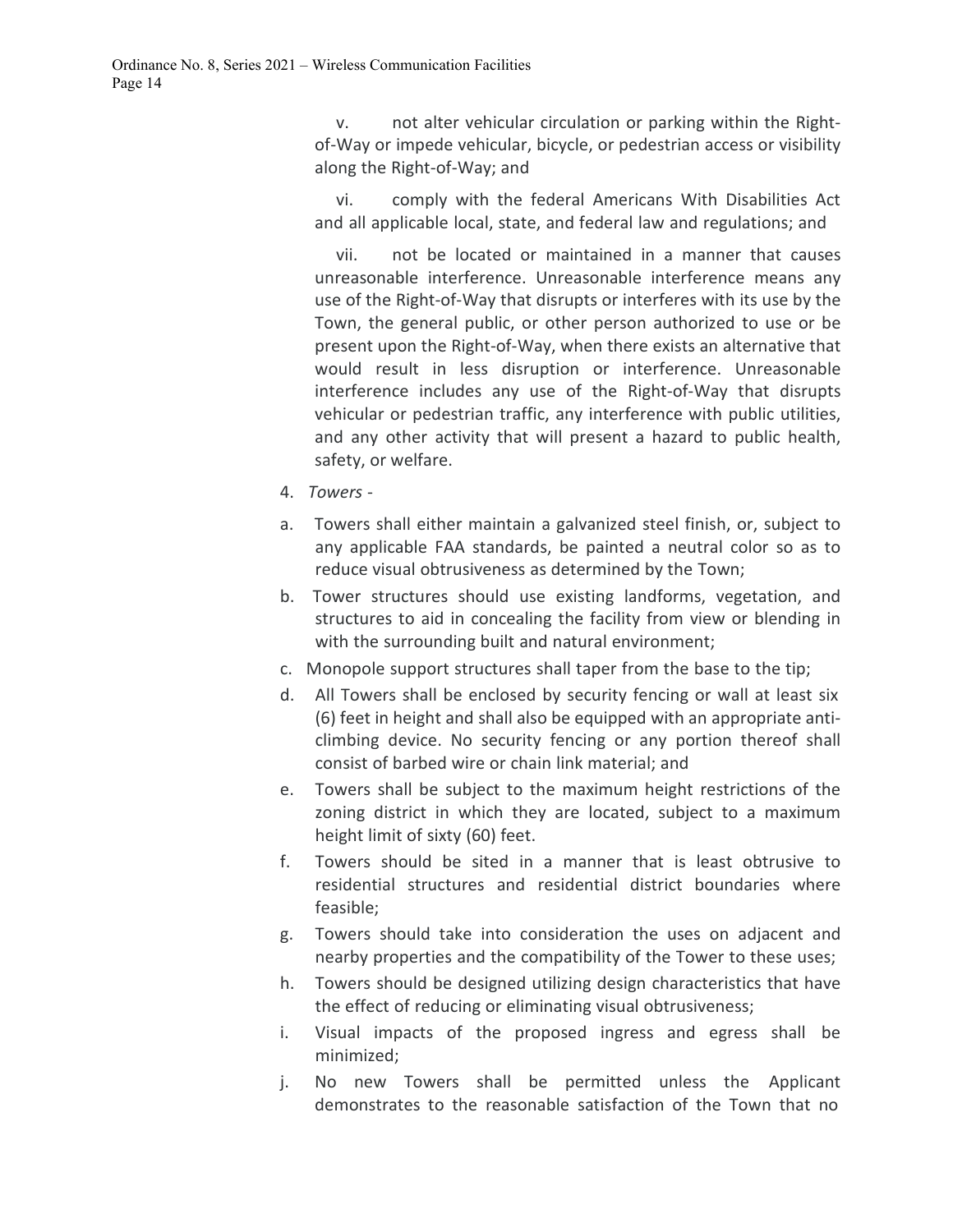existing WCFs can accommodate the needs that the Applicant proposes to address with its Tower application. Evidence submitted to demonstrate that no existing WCFs can accommodate these needs may consist of the following:

- i. No existing WCFs are of sufficient height and are located within the geographic area required to meet the Applicant's engineering requirements;
- ii. Existing WCFs do not have sufficient structural strength to support Applicant's proposed WCF;
- iii. The Applicant's proposed WCF would cause electromagnetic interference with the WCFs on the existing WCFs or the existing WCFs would cause interference with the Applicant's proposed WCF; or
- iv. The Applicant demonstrates that there are other limiting factors that render existing WCFs unsuitable for collocation.
- k. A Tower shall meet the greater of the following minimum setbacks from all property lines:
	- i. The setback for a principal building within the applicable zoning;
	- ii. Twenty-five (25) percent of the facility height, including WCFs and Transmission Equipment; or
	- iii. The Tower height, including antennas, if the Tower is in or adjacent to a residential district or residential zoned property.
	- iv. Towers over forty (40) feet in height shall not be located within one-quarter mile from any existing Tower that is over forty (40) feet in height, unless the Applicant has shown to the satisfaction of the Town that there are no reasonably suitable alternative sites in the required geographic area which can meet the Applicant's needs.
- l. No Towers shall be permitted in the Right of Way.
- 5. *Related Accessory Equipment*  Related Accessory Equipment for all WCFs shall meet the following requirements:
- a. All buildings, shelters, cabinets, and other accessory components shall be grouped as closely as technically possible;
- b. The total footprint coverage area of the WCF's Related Accessory Equipment shall not exceed three hundred fifty (350) square feet;
- c. No Related Accessory Equipment or accessory structure shall exceed twelve (12) feet in height; and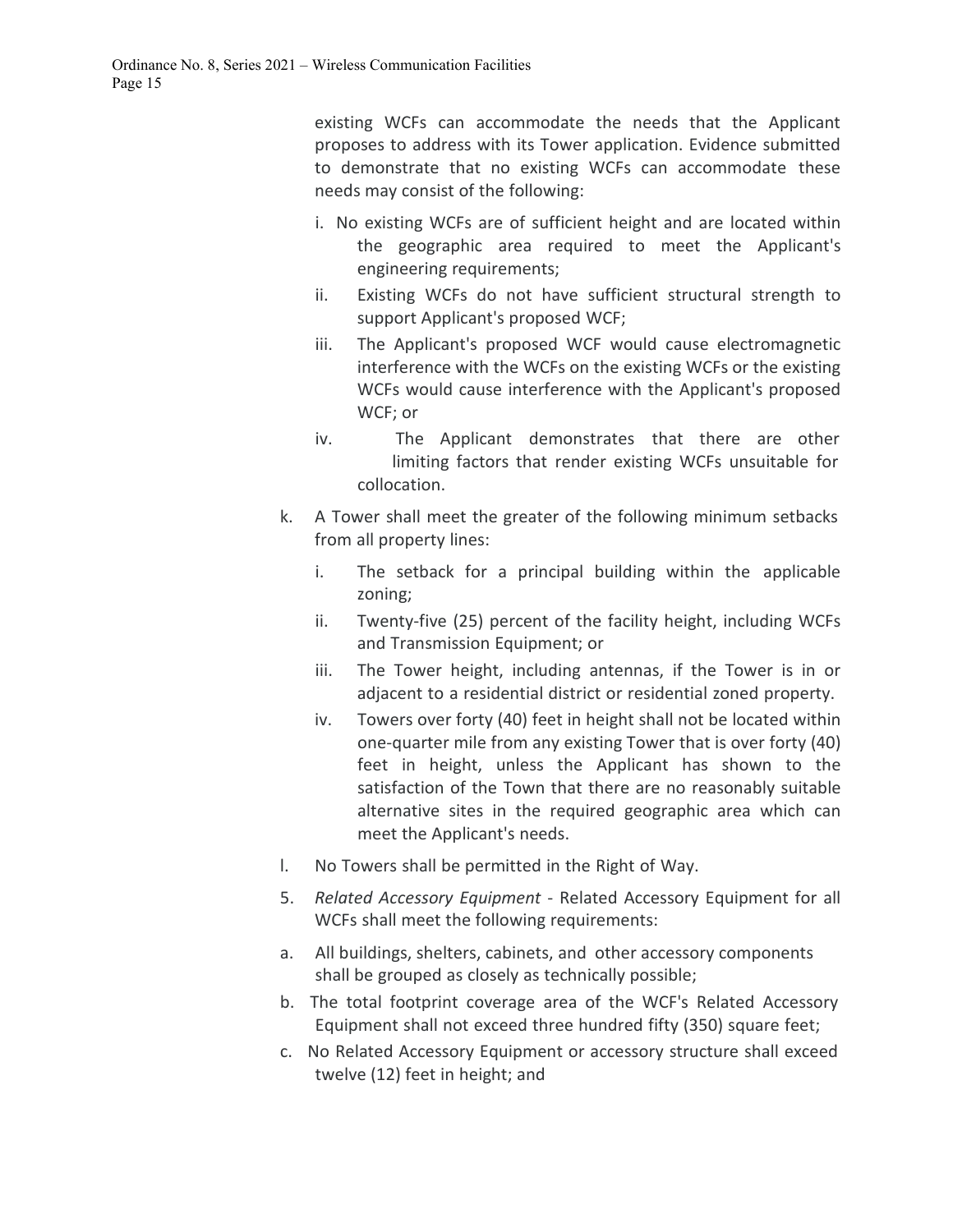d. Related Accessory Equipment shall be located out of sight whenever possible by locating behind parapet walls or within equipment enclosures. Where such alternate locations are not available, the Related Accessory Equipment shall be concealed where technically feasible or otherwise camouflaged in a manner appropriate for the specific site.

**Section 4.19.060 Review Procedures and Requirements.** No new WCF shall be constructed and no collocation or modification to any WCF may occur except after a written request from an Applicant, reviewed and approved by the Town in accordance with this Section. All WCFs, except Eligible Facilities Requests, shall be reviewed pursuant to the following procedures:

A. *Submittal Requirements.* Each Applicant for a WCF shall be required to submit the following information:

> 1. Completed application as required by the appropriate section of the Town Code, depending upon whether the matter requires a land use application, rights of way application or both;

- 2. Submittal Fee;
- 3. Signal Interference Letter (Section 4.19.040(C));
- 4. Inventory of Existing Sites (Section 4.19.060(B)); and

5. Any other information deemed necessary by the Town to determine compliance with this Section.

B. *Inventory of Existing Sites.* Each Applicant for a WCF shall provide to the Town a narrative and map description of the Applicant's existing or then currently proposed WCFs within the Town, and outside of the Town within one mile of its boundaries. In addition, the Applicant shall inform the Town generally of the areas of the Town in which it believes WCFs may need to be located within the next three years. The inventory list should identify the Site name, Site address, and a general description of the facility (e.g., rooftop antennas and ground mounted equipment). This provision is not intended to be a requirement that the Applicant submit its business plan, proprietary information, or make commitments regarding locations of WCFs within the Town. Rather, it is an attempt to provide a mechanism for the Town and all Applicants for WCFs to share general information, assist in the Town's comprehensive planning process, and promote collocation by identifying areas in which WCFs might be appropriately constructed for multiple users.

> The Town may share such information with other Applicants applying for administrative approvals or conditional permits under this Section or other organizations seeking to locate WCFs within the jurisdiction of the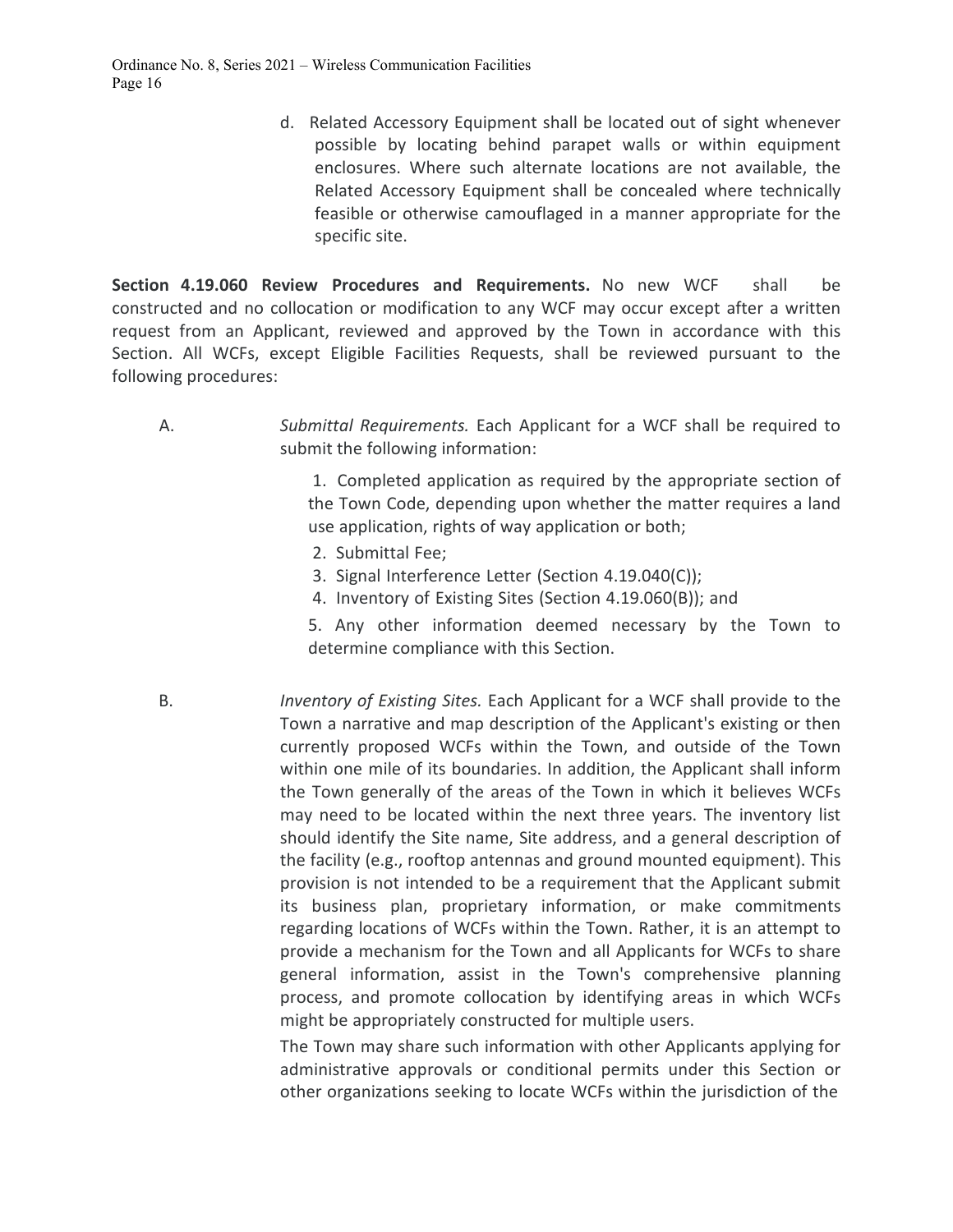City, provided however, that the Town is not, by sharing such information, in any way representing or warranting that such Sites are available or suitable.

- C. *Applications for Base Stations, Alternative Tower Structures, and Alternative Tower Structures within Right-of-Way.* In all zoning districts and Planned Unit Developments, each application for a Base Station, Alternative Tower Structure, or Alternative Tower Structure within Rightof-Way shall be reviewed and considered for approval by the Town for conformance to this Section. Except for WCFs in the Right-of-Way that meet all requirements of this Section or Eligible Facilities Requests, the Town may refer the application to Planning and Zoning Commission for approval if the Town finds the proposed WCF to have a significant visual impact (e.g., proximity to historic or designated view corridors, or on significant community features) or otherwise is substantially incompatible with the structure on which the WCF will be installed, or it does not meet the clear intent of this Section.
- D. *Applications for Towers.* In all zoning districts and Planned Unit Developments, Towers may be permitted only as a special use approved by Planning Commission. Such Towers shall be reviewed for conformance to this Section using the use by special review procedures set forth in Section 4.05.010 of the Town Code in conjunction with the applicable sections of this Section. All applications for Towers shall demonstrate that other alternative design options such as Base Stations or Alternative Tower Structures are not viable options.

## E. *Administrative Review Procedures for Eligible Facilities Requests.*

- 1. Application. In all zoning districts and Planned Unit Developments, Eligible Facilities Requests for collocation on or modification of an Existing Tower or Base Station shall be considered a use by right subject to administrative review and determination by the Town. The Town shall prepare, and from time to time revise and make publicly available, an application form which shall be limited to the information necessary for the Town to consider whether an application for collocation or modification is an Eligible Facilities Request. Such information may include, without limitation, whether the project:
- a. Would result in a Substantial Change;
- b. Violates a generally applicable building, structural, electrical, or safety code or other law codifying objective standards reasonably related to public health and safety.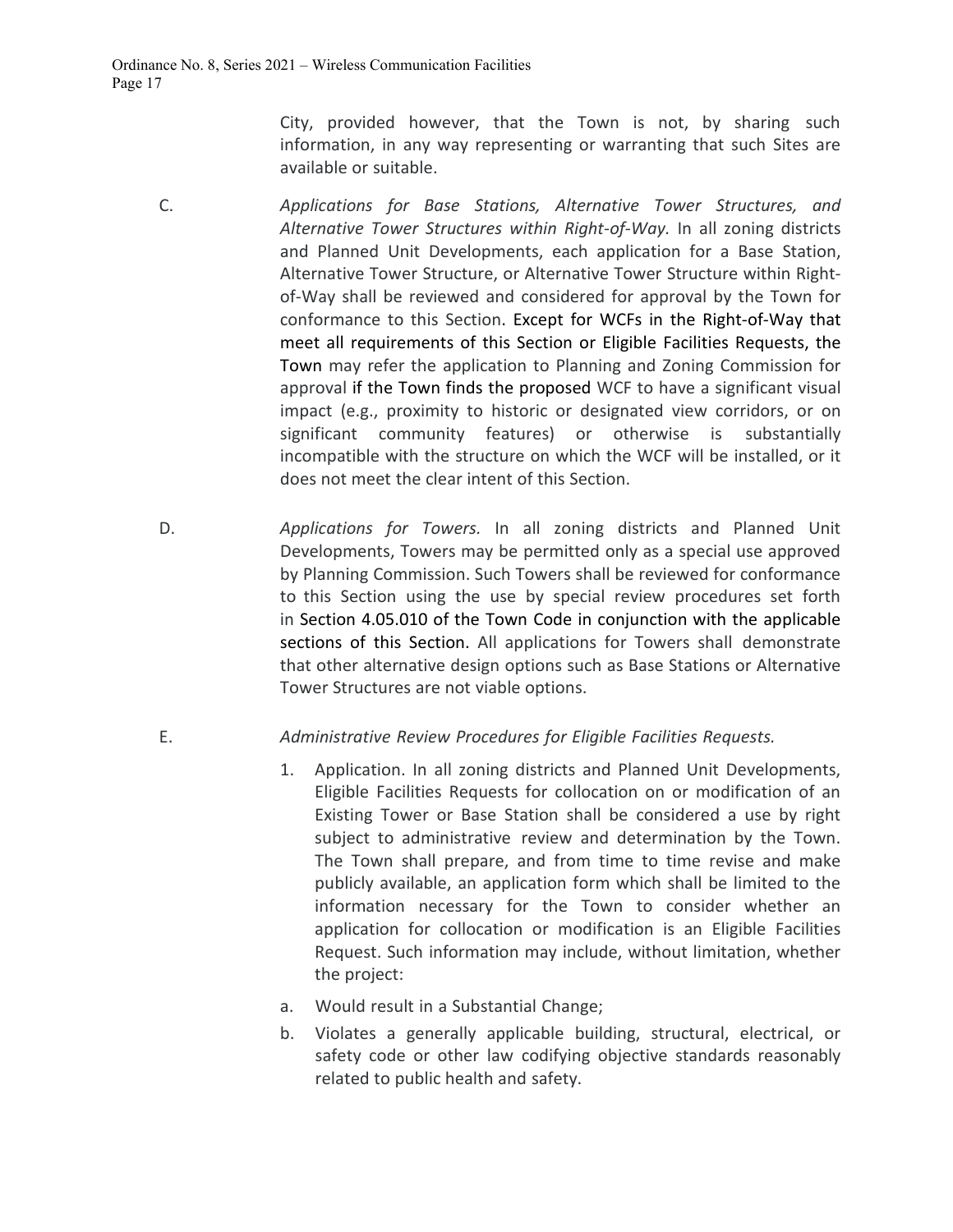The application may not require the Applicant to demonstrate a need or business case for the proposed modification or collocation.

- 2. *Type of Review.* Upon receipt of an application for an Eligible Facilities Request pursuant to this Section, the Town shall review such application to determine whether the application so qualifies.
- 3. *Timeframe for Review.* Subject to the tolling provisions of subparagraph (4) below, within sixty (60) days of the date on which an Applicant submits an application seeking approval under this Section, the Town shall approve the application unless it determines that the application is not covered by this Section.
- 4. *Tolling of the Timeframe for Review.* The sixty (60) day review period begins to run when the application is filed, and may be tolled only by mutual agreement of the Town and the Applicant, or in cases where the Town determines that the application is incomplete:
- a. To toll the timeframe for incompleteness, the Town must provide written notice to the Applicant within thirty (30) days of receipt of the application, specifically delineating all missing documents or information required in the application;
- b. The timeframe for review begins running again when the Applicant makes a supplemental written submission in response to the Town's notice of incompleteness; and
- c. Following a supplemental submission, the Town will notify the Applicant within ten (10) days that the supplemental submission did not provide the information identified in the original notice delineating missing information. The timeframe is tolled in the case of second or subsequent notices pursuant to the procedures identified in subparagraph 4(a) of this Subsection E. In the case of a second or subsequent notice of incompleteness, the Town may not specify missing documents or information that were not delineated in the original notice of incompleteness.
- 5. *Failure to Act.* In the event the Town fails to act on a request seeking approval for an Eligible Facilities Request under this Section within the timeframe for review (accounting for any tolling), the request shall be deemed granted. The deemed grant of approval becomes effective when the Applicant notifies the Town in writing after the review period has expired (accounting for any tolling) that the application has been deemed granted.
- 6. *Interaction with Telecommunications Act Section 332(c)(7).* If the Town determines that the Applicant's request is not an Eligible Facilities Request as delineated in this Section the presumptively reasonable timeframe under Section 332(c)(7), as prescribed by the FCC's Shot Clock order, will begin to run from the issuance of the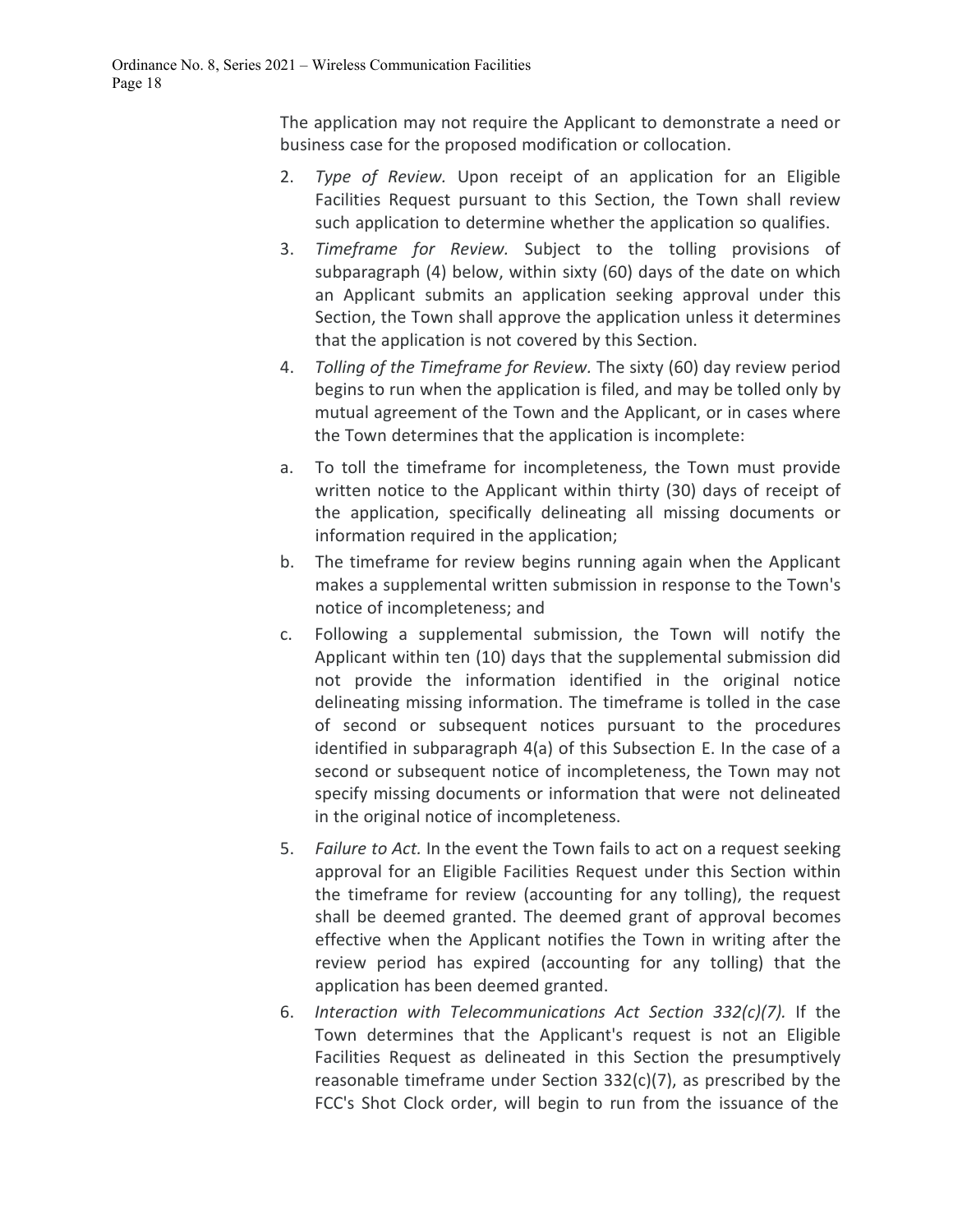Town's decision that the application is not a covered request. To the extent such information is necessary, the Town may request additional information from the Applicant to evaluate the application under Section 332(c)(7) review. The Town shall identify the need for any such additional information together with the notice that the request is not an Eligible Facilities Request, and if such additional information is requested, the reasonable time frame under Section 332 (c)(7) will begin to run beginning on the date that such additional information is received by the Town.

- F. *Abandonment and Removal.* Prior to approval, affidavits shall be required from the owner of the property and from the Applicant acknowledging that each is responsible for the removal of a WCF, including Related Accessory Equipment, that is abandoned or is unused for a period of six months.
- G. *Decision.* Any decision to approve, approve with conditions, or deny an application for a WCF shall be in writing, supported by substantial evidence in a written record, and shall be provided to the Applicant within ten (10) days of the decision. If the approval is for a concealed WCF, the written decision shall specifically identify that the WCF is a concealed facility.
- H. *Compliance with Applicable Law.* Notwithstanding the approval of an application for collocation as described herein, all work done pursuant to WCF applications must be completed in accordance with all applicable building and safety requirements as set forth in the Town Code, and any other applicable regulations. In addition, all WCF applications shall comply with the following:
	- a. Comply with any permit or license issued by a local, state, or federal agency with jurisdiction of the WCF;
	- b. Comply with easements, covenants, conditions and/or restrictions on or applicable to the underlying real property;
	- c. Be maintained in good working condition and to the standards established at the time of application approval or as otherwise required by applicable law; and
	- d. Remain free from trash, debris, litter, graffiti, and other forms of vandalism. Any damage shall be repaired as soon as practicable, and in no instance more than ten (10) days from the time of notification by the City or after discovery by the owner or operator of the Site.
- I. *Compliance Report.* Upon request by the City, the Applicant shall provide a compliance report within forty-five (45) days after installation of a WCF,